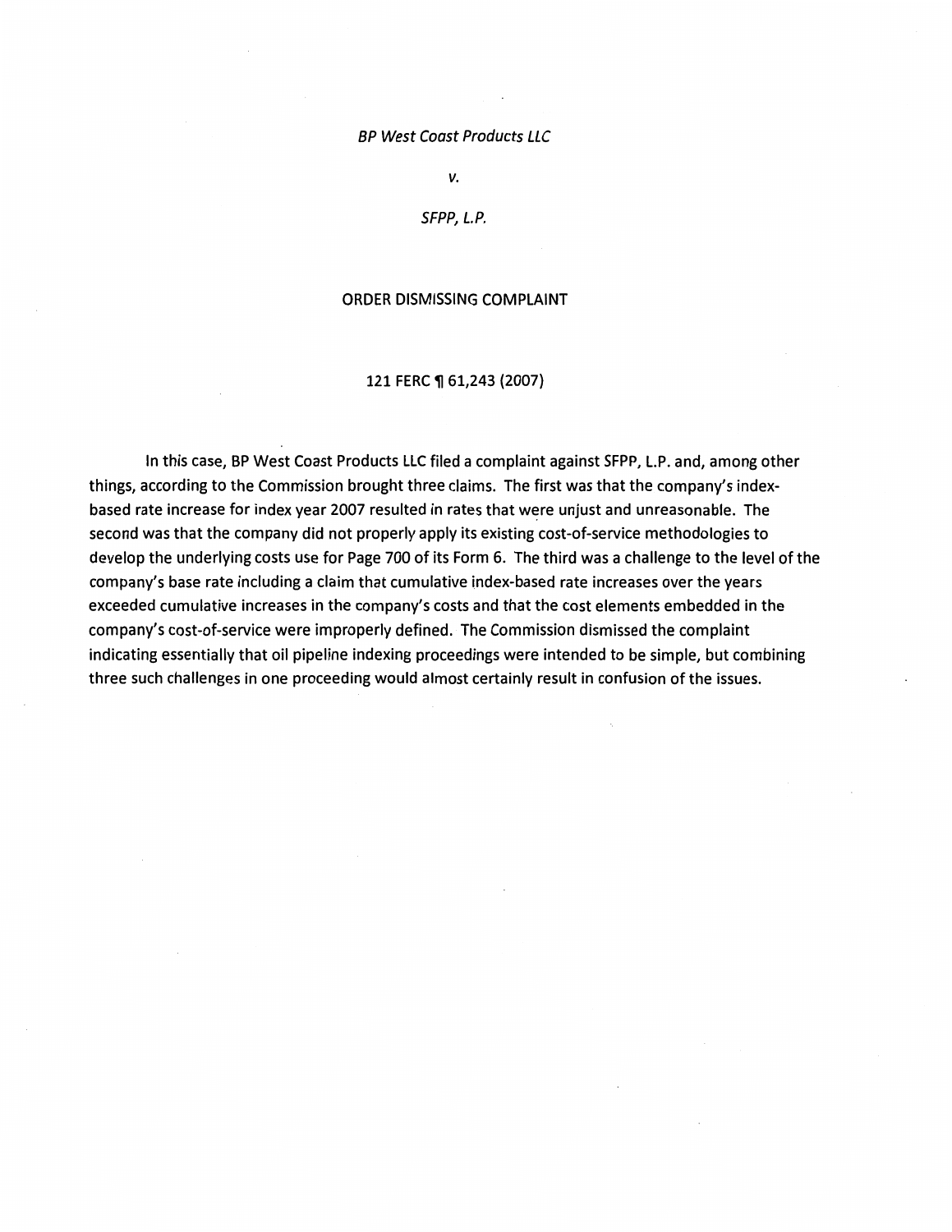# 121 FERC 61,243 UNITED STATES OF AMERICA FEDERAL ENERGY REGULATORY COMMISSION

Before Commissioners: Joseph T. Kelliher, Chairman; Suedeen G. Kelly, Marc Spitzer, Philip D. Moeller, and Jon Wellinghoff.

BP West Coast Products LLC v.

Docket No. OR07-20-000

SFPP, L.P.

# ORDER DISMISSING COMPLAINT

(Issued December 14, 2007)

1. On August 22,2007, BP West Coast Products, LLC (BP West Coast) filed a complaint against SFPP, L.P. (SFPP), purportedly against the index-based increases taken by SFPP on July 1, 2007. SFPP filed an answer on September 11,2007. The Commission dismisses the complaint for the reasons stated below.

## **Summary**

2. The Commission's normal practice is to summarize a complaint and the pipeline's response, then to make rulings on the issues presented. Except as is necessary to explain certain specific points, the Commission will not do so here because the complaint does not meet the minimum standards for filing a complaint against an indexed-based rate increase as announced in two decisions issued on November 9, 2007, *infra.* Moreover, the complaint confuses a challenge to the reasonableness of the indexed-based increase in a single year, a challenge to the accuracy of the regulatory accounts underlying that increase, and a challenge to cumulative increases embedded in the pipeline's base rates or the generic cost factors embedded in those rates. As amplified below, the Commission has consistently ruled that these allegations should be separated.

3. Moreover, the complaint contains extraneous arguments wholly unrelated to the index-filing procedures that simply burden the Commission and the respondent pipeline in what is normally a simplified proceeding. Finally, the complaint fails to identify with specificity the tariffs complained against or contain the required affidavit that the shipper complainant has a substantial economic interest in the services the complaint purports to address. While these latter two points are secondary with regard to the instant complaint, BP West Coast has filed many complaints with the Commission that fail to meet these technical pleading requirements. Without exception, all other recent complaints filed against SFPP or its affiliates identify the specific tariffs involved and include the requisite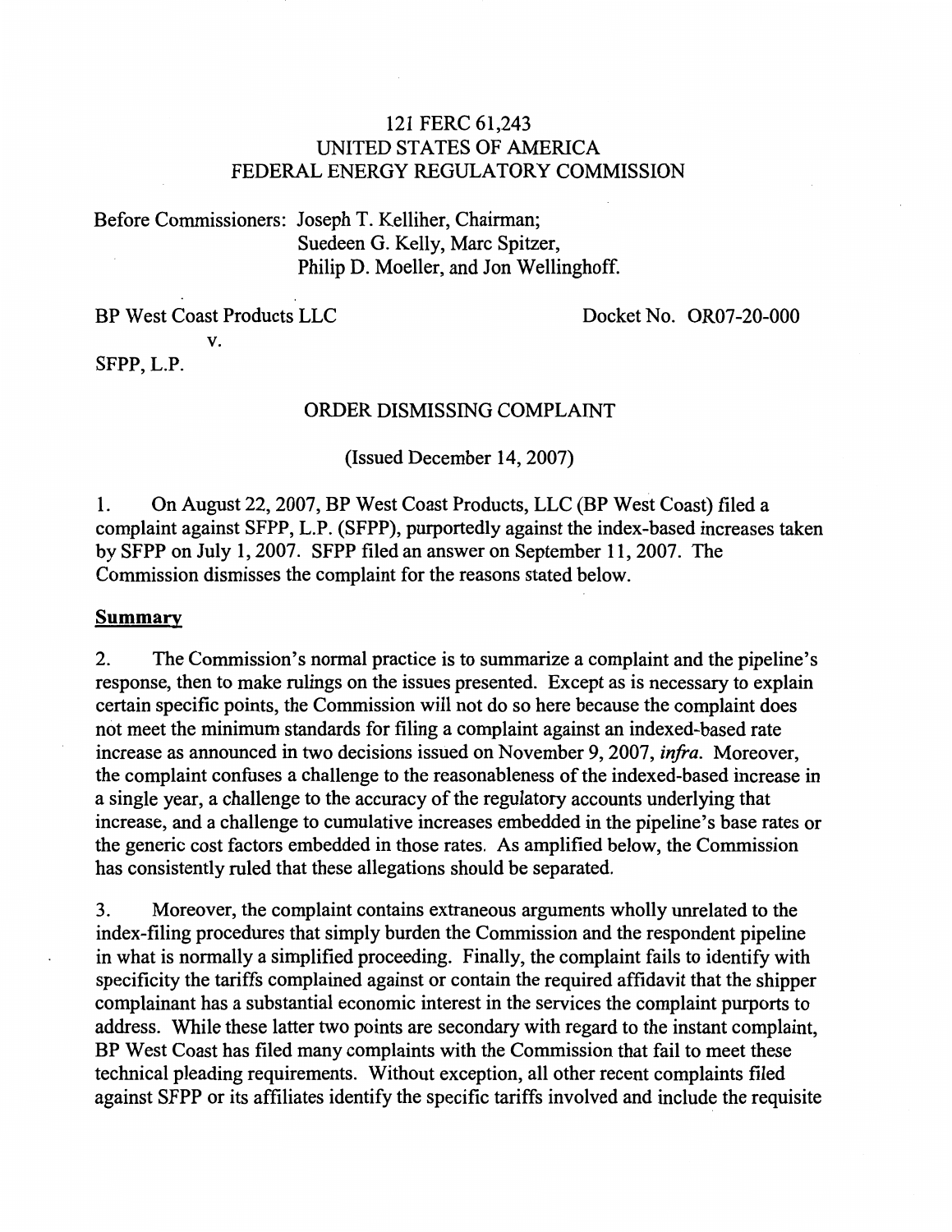affidavits. It is unfair to allow BP West Coast to avoid the minimum pleading standards that the Commission applies to other shippers and to which most have consistently conformed. Failure to do so in the future may result in summary dismissal of a complaint or protest.

# **Specific Rulings**

4. The complaint first purports to assert reasonable grounds to conclude that SFPP's July 1, 2007 index-based increases resulted in rates that are unjust and unreasonable.<sup>1</sup> The complaint asserts that SFPP's 2006 FERC Form No. 6 demonstrates that SFPP is already over-recovering its cost-of-service and under a Commission order dated June 6, 2007, this provides reasonable grounds to conclude that the resulting rates are unjust and unreasonable.<sup>2</sup> In reply, SFPP asserts that the June 6 Order is inconsistent with the Commission's regulations, but the Commission need not reach that point. On November 9, 2007, the Commission issued related orders<sup>3</sup> limiting the scope of the June 6 Order to cases where: (1) the pipeline is substantially over-recovering its costs, and (2) the index-based increase would substantially exacerbate that increase due to the difference between the dollar amount of the pipeline's actual cost increases and the additional revenue that would be generated by the indexed-based increases. SFPP states that its cost-of-service increased by 15.3 percent and the index only allowed a 4.3186 percent increase in revenue. SFPP's claims are accurate and therefore the complaint fails the modified test announced in the cited October 2007 SFPP and Calnev Orders. <sup>1</sup>

5. The complaint also posits that SFPP greatly over-recovered its cost-of-service over a period of several years. SFPP replies that the relevant calculations do not allow for the substantial reductions in its East Line, West Line, Sepulveda, and Watson Station rates that occurred in 1996 and 1997 pursuant to Commission orders or settlements. This is undoubtedly true but both the complaint and the answer are irrelevant. The Commission has consistently held that a complaint against a single index-based increase can only reach the increase in that year. This complaint initially purports to reach the 2007 index increase and appears to extend its reach beyond this single year to other years on the

<sup>1</sup> SFPP, L.P., 119 FERC ¶ 61,330 (2007) (June 28 Order).

<sup>2</sup> SFPP, L.P., 119 FERC ¶ 61,241 (2007) (June 6 Order).

<sup>3</sup> BP West Coast Products, LLC v. SFPP, L.P., 121 FERC ¶ 61,141 (2007) and *Tesoro Refining and Marketing Company v. Calnev Pipe Line, L.L.C.,* 121 FERC  $\P 61,142(2007)$ .

 $\mathcal{L}$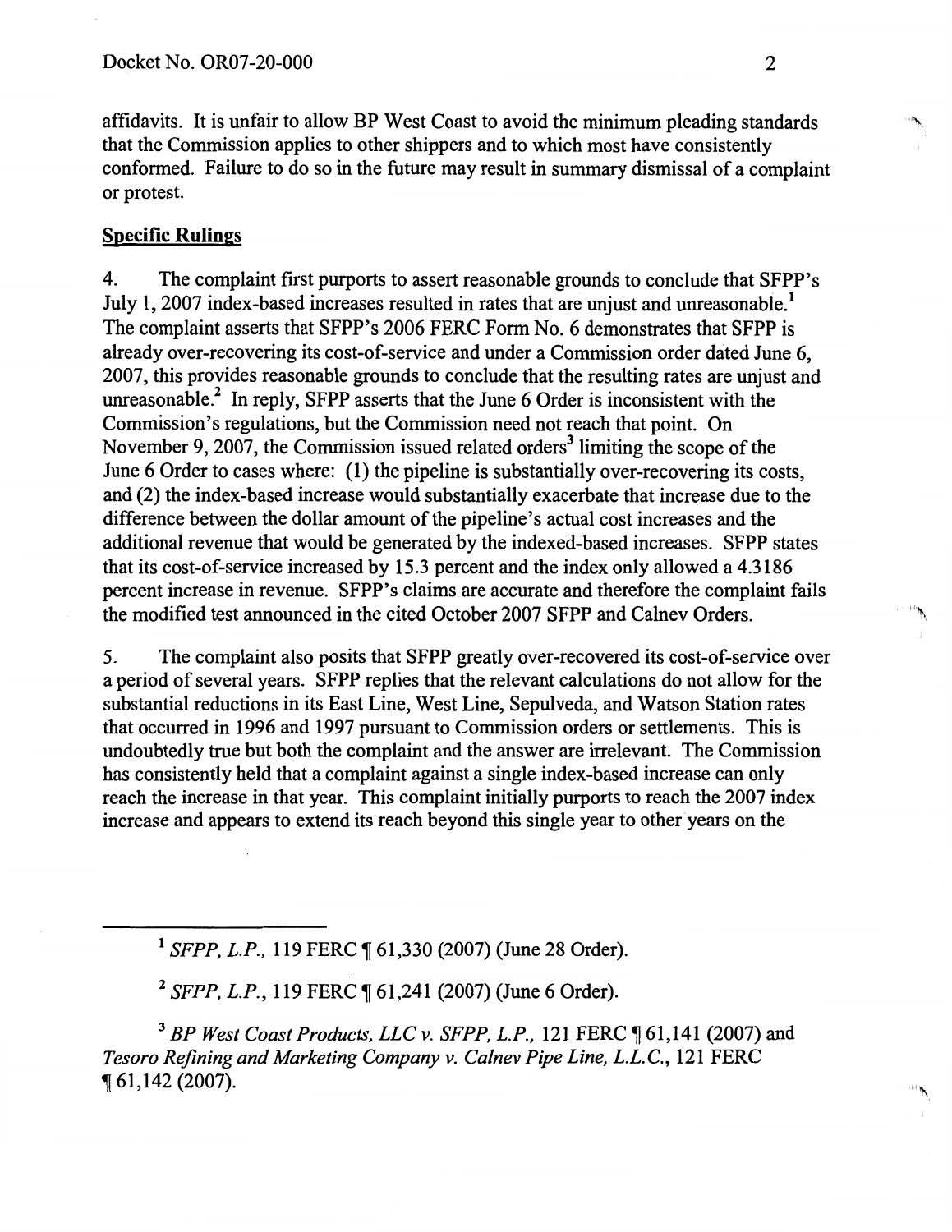grounds that a complaint against one year necessarily reaches the base rates. This is fundamentally inconsistent with the Commission's prior orders and is rejected.4

6. The complaint also purports to assert numerous errors with the cost figures that underpin Page 700 of SFPP's 2006 FERC Form No. 6. These include the excessive return on equity based on the risk assumptions included in the equity cost-of-capital, phantom income tax allowances, inflated equity ratios, improper purchase accounting adjustments, padded operation and maintenance expenses, inclusion of subjective reserves, and improper costs from parents and affiliates. SFPP correctly states that the Commission has consistently ruled that these are generic cost issues that address how its cost-of-service is constructed and are not properly raised by a complaint against an increase for a single year. $5$ 

7. The complaint asserts that there are certain significant differences between the numbers stated in SFPP's FERC Form No. 6s in 2005 and 2006. SFPP reasonably replies that the differences reflect the fact that there were different methodologies for calculating income tax allowance, return, and certain rate base matters in effect in those years. It correctly states that indexing procedures require the pipeline to prepare Page 700 of its 2006 FERC Form No. 6 by applying the current methodology and then to conform the Page 700 of the prior year 2005 to the same methodology. This permits an apples to apples comparison under the simplified cost recovery method contemplated by the regulations. 6 The complaint also contains arguments regarding the defmition of a final rate and when a complaint is appropriate. SFPP correctly replies that these arguments are

<sup>4</sup>*Calnev Pipe Line, L.L.C.,* 119 FERC 61,332 at P 7 (2007); *BP West Coast Products LLC v. SFPP, L.P., 119 FERC*  $\parallel$  61,241 at P 8 (2007); *SFPP, L.P., 115 FERC* <sup>~</sup>61,388 at P 10 (2006); *SFPP, L.P.,* 113 FERC ~ 61,253 at P 11,22 (2005); *SFPP, L.P.,*  107 FERC ¶ 61,344 (2004).

5 *Calnev Pipe Line, L.L.C.,* 119 FERC 61,332 at P 5 (2007); *SFPP, L.P.,* 119 FERC ~ 61,330 (2007) at P 8; *BP West Coast Products LLC v. SFPP, L.P.,* 119 FERC <sup>~</sup>61,241 at P 9 (2007); *SFPP, L.P.,* 113 FERC ~ 61,253 at P s: 11, 22, 23 (2005); *SFPP, L.P.*, 111 FERC ¶ 61,510 at P 14 (2005).

6 Order No. 561 at 30,948. *Revisions to Oil Pipeline Regulations Pursuant to the Energy Policy Act of 1992,* FERC Stats. & Regs., Regs. Preambles, January 1991-June 1996 ~ 30,985 (1993), 58 F.R. 58753 (Nov. 4, 1993), Order No. 561; *order on reh 'g,* . Order 561-A, FERC Stats. & Regs., Regs. Preambles, January 1991-June 1996 ¶ 31,000 (1994), 59 F.R. 40242 (Aug. 8, 1994); *aff'd, Association of Oil Pipe Lines v.* FERC, 83 F.3d 1424 (D.C. Cir. 1996); *aff'd Association of Oil Pipe Lines v.* FERC, 281 F.3d 239 (D.C. Cir. 2002) *order on remand,* Five-Year Review of Oil Pipeline *Pricing Index,*  102 FERC ¶ 61,195 (2003).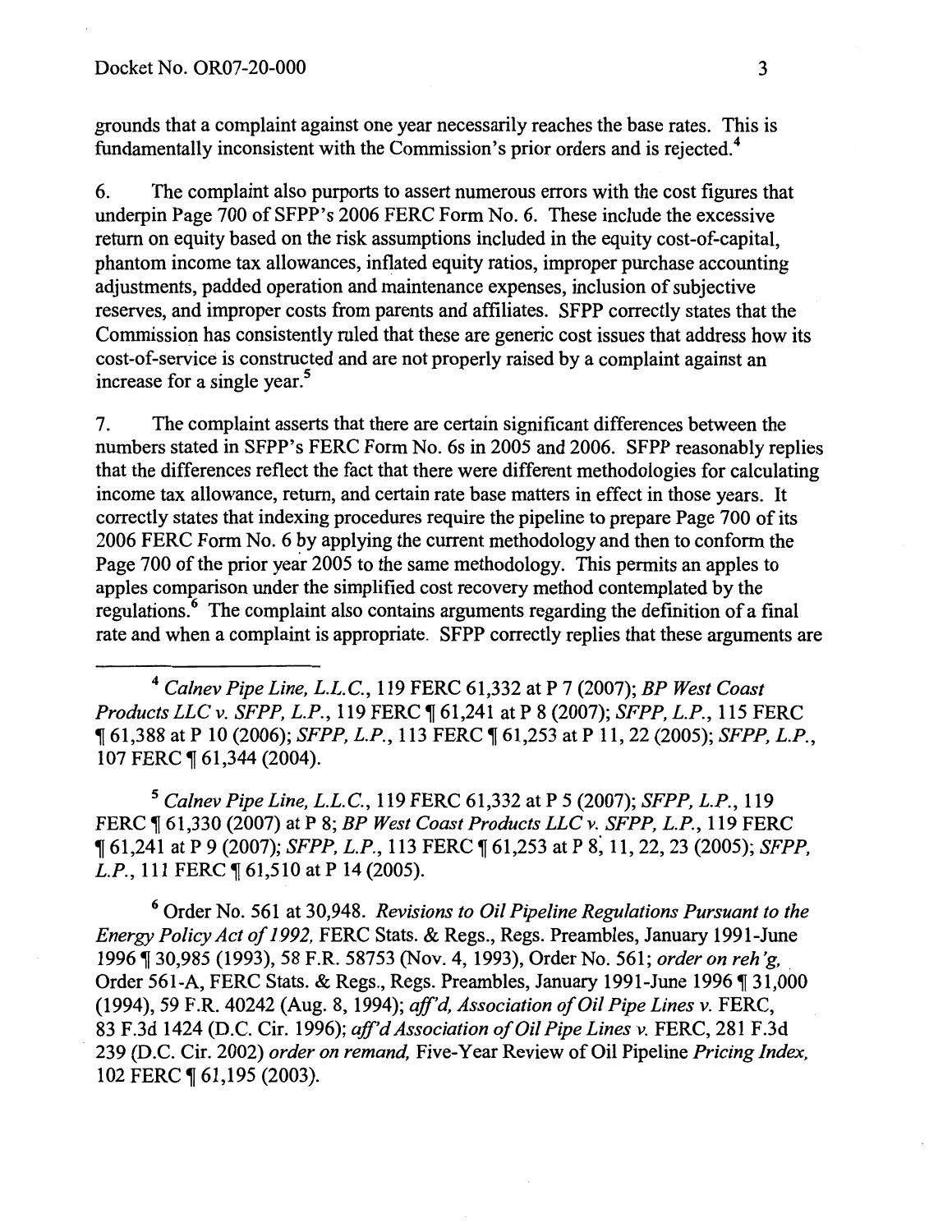at bottom, an attack on the Commission's decisions regarding SFPP's 2007 filing to recover costs related to the transportation of Ultra Low Sulfur Diesel products.7 Not only are these allegations lengthy, they are irrelevant since there is no doubt that SFPP's July 1, 2007 indexed-based rate increase results in final rates since there was and is no suspension.<sup>8</sup>

8. At bottom, the instant complaint seeks to conflate in a single proceeding three different types of proceedings. The first is whether there are reasonable grounds to conclude that an index-based increase taken in a single year results in rates that are unjust and unreasonable. This is a narrow test that is based on a comparison of Page 700 of the relevant years, with very narrow exceptions. One of these exceptions includes a review of the percentage or dollar increase in the return under restrictive circumstances. The only technical issue here is whether the pipeline properly performed the requisite calculations using its existing cost-of-service methodology and its accounts. This is consistent with the simplified cost recovery purpose of the Commission's indexing methodology and regulations.<sup>9</sup>

9. The second type of proceeding is a complaint that provides reasonable grounds to conclude that the pipeline did not properly apply its existing cost-of-service methodology to develop the underlying cost inputs used to develop the Page 700 in its annual FERC Form No.6, or the inputs were improperly entered into its accounts or the calculation. These are mechanical costing and accounting matters that are normally handled as part of the Commission's ongoing audit procedures unless a complainant shows credible grounds to believe that a significant problem is involved. The Commission notes that pipelines submit their FERC Form No. 6 under oath and exposes the pipeline and its employees to civil and criminal sanctions if there are purposeful errors in either regard. <sup>10</sup>

10. The third proceeding is a complaint against the level of the base rate, which in this context can mean two different things, which are not mutually exclusive. One is that the cumulative increases from the index -based increases over the years now exceed the cumulative increases in the pipeline's actual costs to the point that the resulting rates are unjust and unreasonable. The second is that the cost components embedded in the

<sup>7</sup> SFPP, L.P., 120 FERC ¶ 61,014 (2007), *reh'g denied by operation of law, SFPP*. *L.P.*, 120 FERC ¶ 61,209 (2007).

8 June 28 Order, Ordering Paragraphs.

9 Note 3, *supra.* 

<sup>10</sup> SFPP corrected and refiled its FERC Form No. 6 where necessary to assure an accurate presentation of the accounts. *Cf. SFPP, L.P.*, 102 FERC  $\parallel$  61,334 (2003).

 $\mathcal{L}$ 

I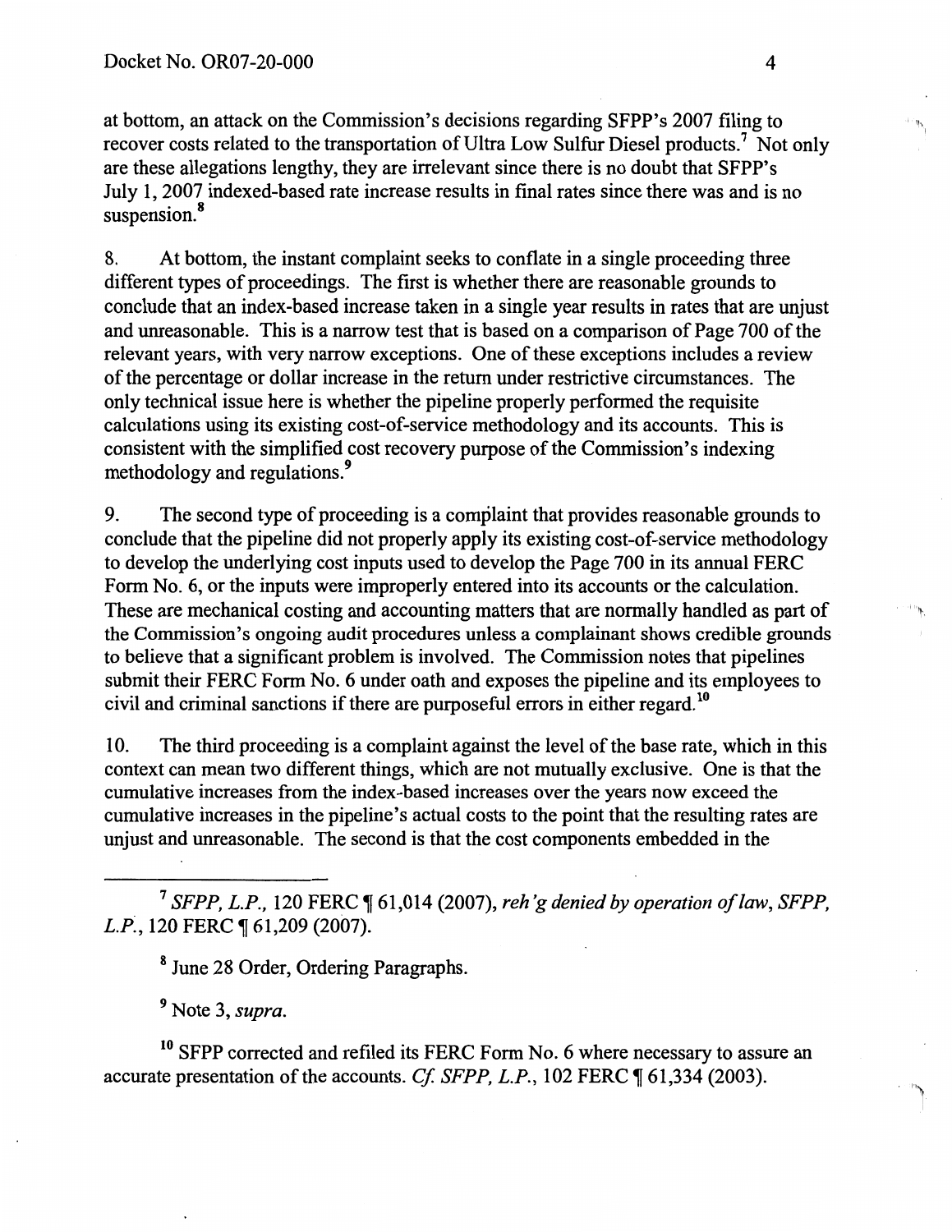pipeline's cost-of-service are improperly defined or no longer accurately measure the pipeline's costs. These can include the specifics of income tax allowances, return, rate base, operating and maintenance expenses, capital structure, and overhead costs, which are the type of factors listed in the complaint. A complainant must pursue these issues in a complaint against the base rates and not one that attempts to conflate this more complicated proceeding with the more simplified procedures and limited reliefs involved in the two previous examples.<sup>11</sup>

11. BP West Coast appears to believe that the Commission should permit it to pursue all three types of complaint in a single proceeding. However this would defeat the central purpose of the indexing regulations, which is a simplified method for recovering industry-wide cost increases. Each of the three basic complaints described here involves a different order of accounting, analytical, and procedural complexity. Combining them would almost certainly result in confusion of the issues to be addressed at the filing stage or at hearing, the scope of discovery, a muddled record, and significantly more cost than is warranted given the purpose of the regulations and the goal of simplified oil pipeline regulation embodied in the Energy Policy Act of 1992.<sup>12</sup>

12. The Commission previously explained the differences between the three types of complaints against an indexed-based rate in several proceedings to which BP West Coast was a party, or in which its counsel represented another pipeline.<sup>13</sup> To assure that there is no misunderstanding, the Commission has again done so in greater detail than one would assume is necessary given its prior rulings. For this reason, the Commission is simply dismissing the complaint in this proceeding in the expectation that the distinctions stated here will be followed in the filing of any future complaints.

<sup>11</sup> Note 4, *supra*.

12 Energy Policy Act of 1992 (Public L. No.l02-486, 106 Stat. 2776 (1992)).

<sup>13</sup>*See Calnev Pipe Line, L.L.C.,* 119 FERC 61,332 (2007); *SFPP, L.P.,* 119 FERC <sup>~</sup>61,330 (2007); *BP West Coast Products LLC v. SFPP, L.P.,* 119 FERC ~ 61,241 (2007); *SFPP, L.P., 115 FERC*  $\P$  61,388 (2006); *SFPP, L.P., 113 FERC*  $\P$  61,253 (2005); *SFPP, L.P., 111 FERC*  $\parallel$  61,510 (2005); *SFPP, L.P., 107 FERC*  $\parallel$  61,344 (2004); *SFPP, L.P.*,102 FERC ¶ 61,344 (2003); *SFPP, L.P.*, 96 FERC ¶ 61, 332 (2001).